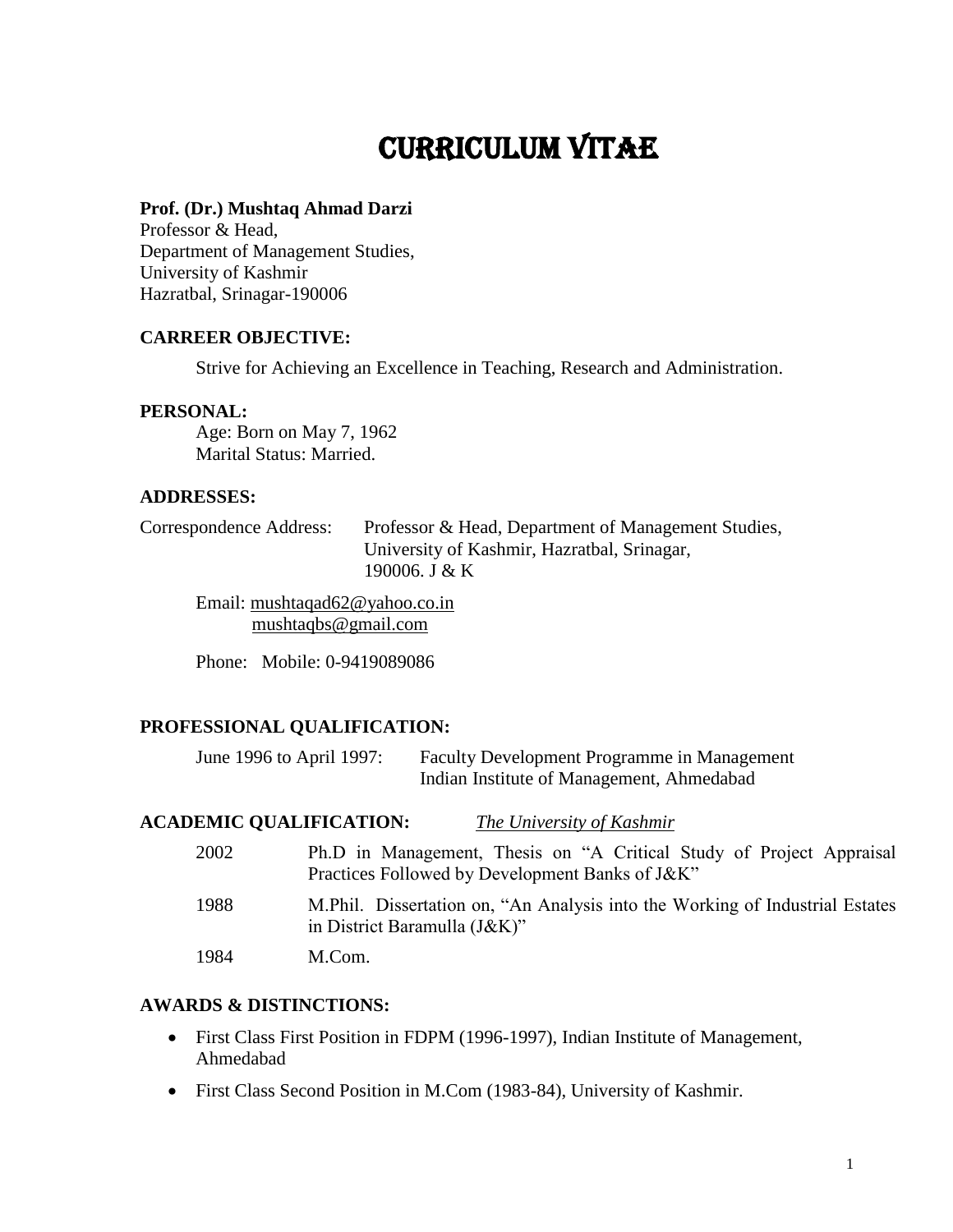#### **TEACHING EXPERIENCE:**

| Jan 1, 2009  Present    | Professor, Department of Management Studies,<br>University of Kashmir, Srinagar.                                                |
|-------------------------|---------------------------------------------------------------------------------------------------------------------------------|
| Dec 28, 2002Dec31, 2008 | Associate Professor, Department of Management Studies,<br>University of Kashmir, Srinagar.                                      |
|                         | Aug. 6, 1992. Dec 27, 2002 Lecturer (Sr. Scale) Lecturer, Department of Management<br>Studies, University of Kashmir, Srinagar. |
| JuneAugust 1987         | Lecturer in Commerce, Govt. Degree College, Sopore.                                                                             |
| March 1986Jan. 1987     | Lecturer in Commerce, Govt. College for Women, Nawakadal,<br>Srinagar.                                                          |

## **ADMINISTRATIVE EXPERIENCE:**

| May 2017Continuing     | Head, Department of Management Studies, University of<br>Kashmir                                                                              |
|------------------------|-----------------------------------------------------------------------------------------------------------------------------------------------|
| June 2008 August 2017  | Coordinator, Academics & Examinations, Department of<br>Management Studies, University of Kashmir                                             |
| March 2012 March 2016  | Liaison Officer/Coordinator (Management Programmes)<br>Directorate of Distance Education, University of Kashmir                               |
| Jan 2012Jan 2014       | Joint Director (Seminars)<br>Indian Institute of Public Administration,<br>J & K Regional Branch                                              |
| May 2011  March 2014   | Associate Dean Students Welfare, University of Kashmir                                                                                        |
| Nov 2008April 2009     | Dy. Project Director, Evaluation Centre, University of Kashmir                                                                                |
| Mar16, 2007May15, 2008 | Regional Director, IGNOU Regional Centre, Srinagar<br>(On Deputation from University of Kashmir)                                              |
| Mar9, 2005 Mar15, 2007 | Warden, Ghani Kashmiri Research Scholars Hostel /<br>Moulana Anwar Shah Hostel, University of Kashmir                                         |
| Aug 4, 1987Aug 6, 1992 | Assistant Manager, J&K State Industrial Development<br>Corporation Ltd.<br>Job Functions: Project<br>Appraisal,<br>Disbursement and Recovery. |

#### **VISITING FACULTY:**

- Institute of Management & Public Administration, Srinagar.
- Accounts Training College, Govt. of J & K, Old Secretariat, Srinagar
- Entrepreneurship Development Institute, Sempora, Pampore.
- Islamic University of Science and Technology, Awantipora, Kashmir
- Institute of Home Science, University of Kashmir
- Entrepreneurship Development Centre, University of Kashmir
- Gujarat Technological University, Gujarat.
- Sai Ram Institute of Management & Technology, Chennai
- Indira Gandhi National Open University.
- Central University of Kashmir.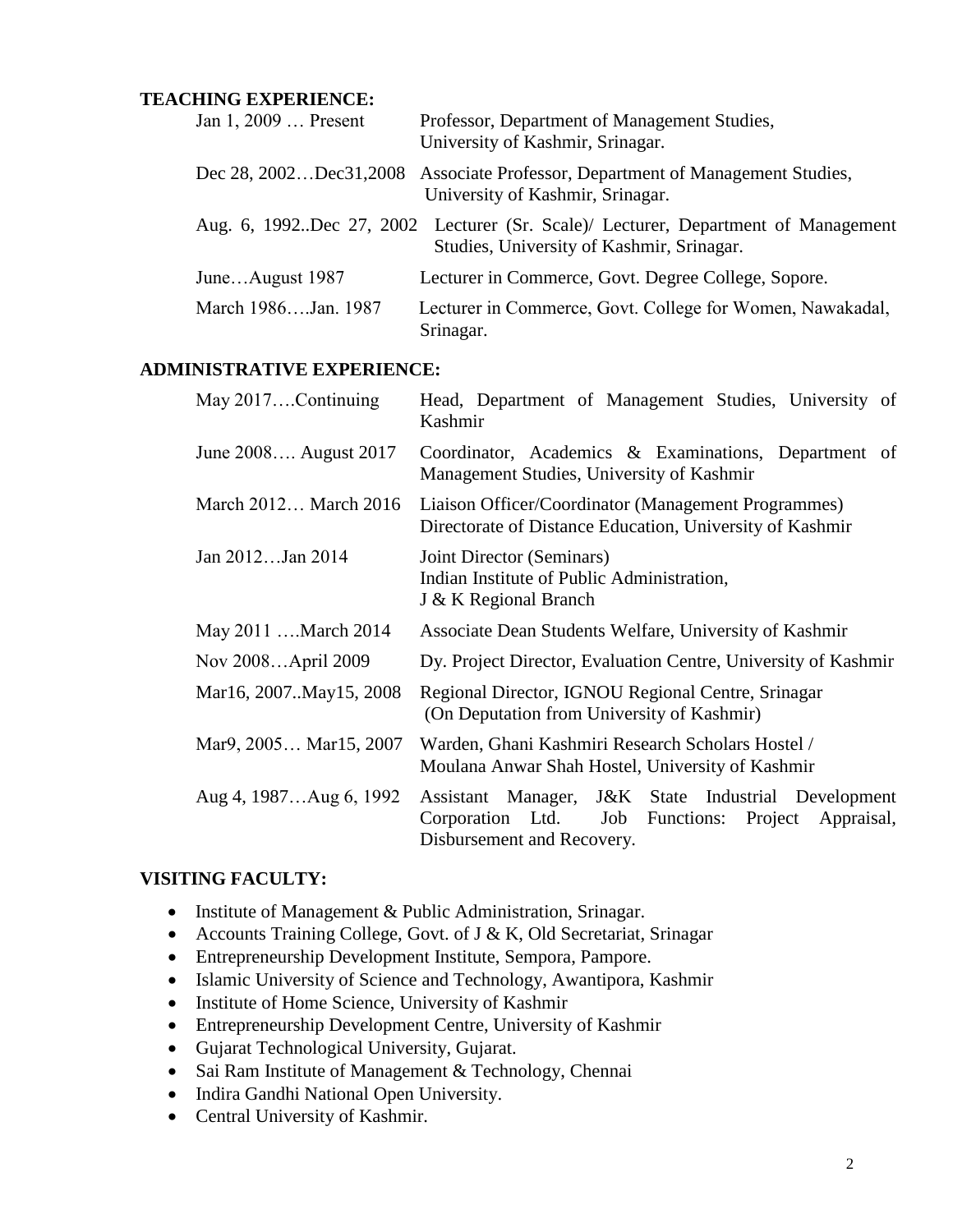- UGC-Human Resource Development Centre, University of Kashmir
- National Institute of Cooperative Management, Gandhinagar, Gujarat

# **SEMINARS AND WORKSHOPS ATTENDED:**

- 5<sup>th</sup> International Conference on Sustainable Destination Excellence Organized by School of Hospitality & Tourism Management, University of Jammu, on February 23-24, 2018. Paper presented: Study of Reengineering practices in Tourism Industry.
- International Conference on Tourism 2017 Organized by Central University of Kashmir at Leh, Ladakh J & K in collaboration with ITHC & CIBS on September 8-9, 2017. Papers presented:
	- (i) Antecedents of Tourist Loyalty to Tourist Destionations in Jammy & Kashmir : A Psychometric Approach.
	- (ii) Re-imagining Tourism in Kashmir: Translating Cultural inimitability into a Comparative Advantage
- 17<sup>th</sup> International Business Horizon INBUSH ERA World Summit 2017 Organized by Amity University U P in Association with The University of Northampton on February 8-10, 2017. Papers presented:
	- (i) Personnel Capability and Customer Satisfaction as Predictors of Customer Retention: A Mediated-Moderation Study. (Awarded Best Paper Presentation).
	- (ii) Credit Risk Management Parameters as Antecedents to Bank Efficiency A Case Study of HDFC Bank.
- National seminar on Growth & Development in North Western Region: Issues & Perspectives. Organized by Department of Economics, University of Kashmir on March 16- 17, 2016. Paper Presented: Role of Micro, Small and Medium Enterprises in Economic Resurgence of J & K- An Analytical Review.
- Research Week organized by Gujarat Technological University, Ahmedabad Gujarat, 3rd March 2016. Paper presented: Inclusive Banking: A Factor for Sustainable Development.
- International Conference on Contemporary Building Strategies in Business and Technology for Sustainable Development. Organized by Sri Ganesh School of Business Management Salem, on 19-02-2016. Paper Presented: CRM Capability and Sustaining of Competitive Advantage.
- National seminar on Growth & Development in North Western Region: Issues & Perspectives. Organized by Department of Economics, University of Kashmir, from 16-03- 2016 to 17-03-2016. Paper Presented: Role of Micro, Small and Medium Enterprises in Economic Resurgence of J & K- An Analytical Review.
- International Conference on Sustainable Development and Technological Innovation. Organized by Islamic University of Science & Technology, from 23-12-2015 to 24-12-2015. Paper Presented: Micro-finance - As Tool for Sustainable Development
- National Level Conference on "Commerce & Management Education Under New Education Policy". Organized by Islamia College of Science & Commerce, Srinagar on 09-10 December 2015. Paper Presented: Knowledge Management in Higher Education through Internationalization.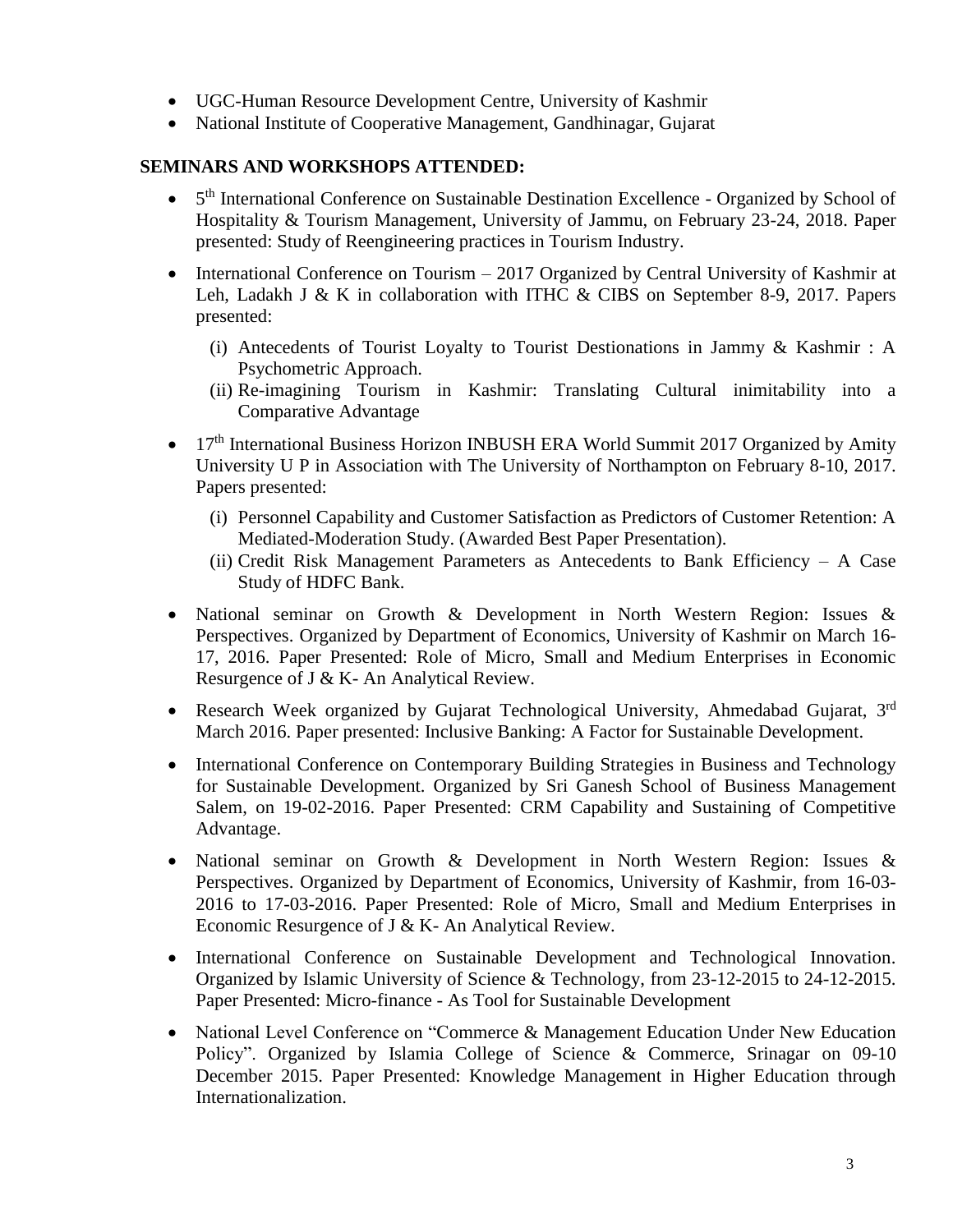- $\bullet$  11<sup>th</sup> JK Science Congress 2015 Scientific, Social and Economic Dimensions of Climate Change. Organized by University of Kashmir. Paper Presented "Go Green With Green Human Resource Management Practices"
- JK Women Science Congress 2015 Advances in Science & Technology: Role of Women Organized by J&K State Science, Technology & Innovation Council, Govt of J & K in collaboration with Govt. College for Women, Nawakadal, Srinagar. Papers Presented:
	- (i) Women in Handicraft Sector: Opportunities & Challenges in Jammu & Kashmir
	- (ii) Women in Information Technology: Challenges and Issues.
- Sixth International conference on "Banking, Finance, Business & Technology for Sustainable Development in Global Market (IBFBT-2015) on 9-10<sup>th</sup> October 2015. Paper presented: "Inclusive Banking: A Factor for Sustainable Development". Awarded best paper presentation.
- National Conference on Entrepreneurship Development (NCED-2015). Organized by Govt Degree College Bemina Srinagar. 14-15<sup>th</sup> September 2015; Paper Presented:
	- (i) Impact of CRM Capability on Competitive Advantage in the Banking Sector: A study of Conflict Zone
	- (ii) Financial Literacy and Investment Behaviour of Salaried Individuals in Kashmir Valley
	- (iii)Women Empowerment and Entrepreneurship Development
- Resource Person to National Level Workshop on "The Art of Case Analysis and Methods for B-School Faculty" organized by Sai Ram Institute of Management Studies, Tambaram Chennai, July 13, 2015
- "Accountancy & Commerce Education Summit" Organized by Institute of Chartered Accountants of India on 19<sup>th</sup> January 2015 at India Habitat Centre, New Delhi.
- Research Week organized by Gujarat Technological University, Ahmedabad Gujarat, 10-11 March 2014. Paper presented: Emerging Issues in Accounting.
- National seminar on Higher Education Organized by Directorate of Distance Education University of Kashmir, March 18-19, 2014. Paper presented: Towards Quality Management in Higher Education
- International Conference on "Contemporary Issues in Business, Management & Finance (CIBMF-11, 2013)" Organized by Department of Business & Financial Studies University of Kashmir, September 28-29, 2013
- National Conference on "Contemporary Issues in Business, Management & Finance" Organized by Department of Business & Financial Studies University of Kashmir, September 21-23, 2012
- Workshop on "Professional Enrichment of Working Urdu Journalists" Organized by National Council for Promotion of Urdu Language New Delhi & University of Kashmir, July 07-14, 2012.
- Workshop on "Role of Education In Creating Project Mindset", Organized by International Project Management Association & University of Kashmir, June 18, 2011.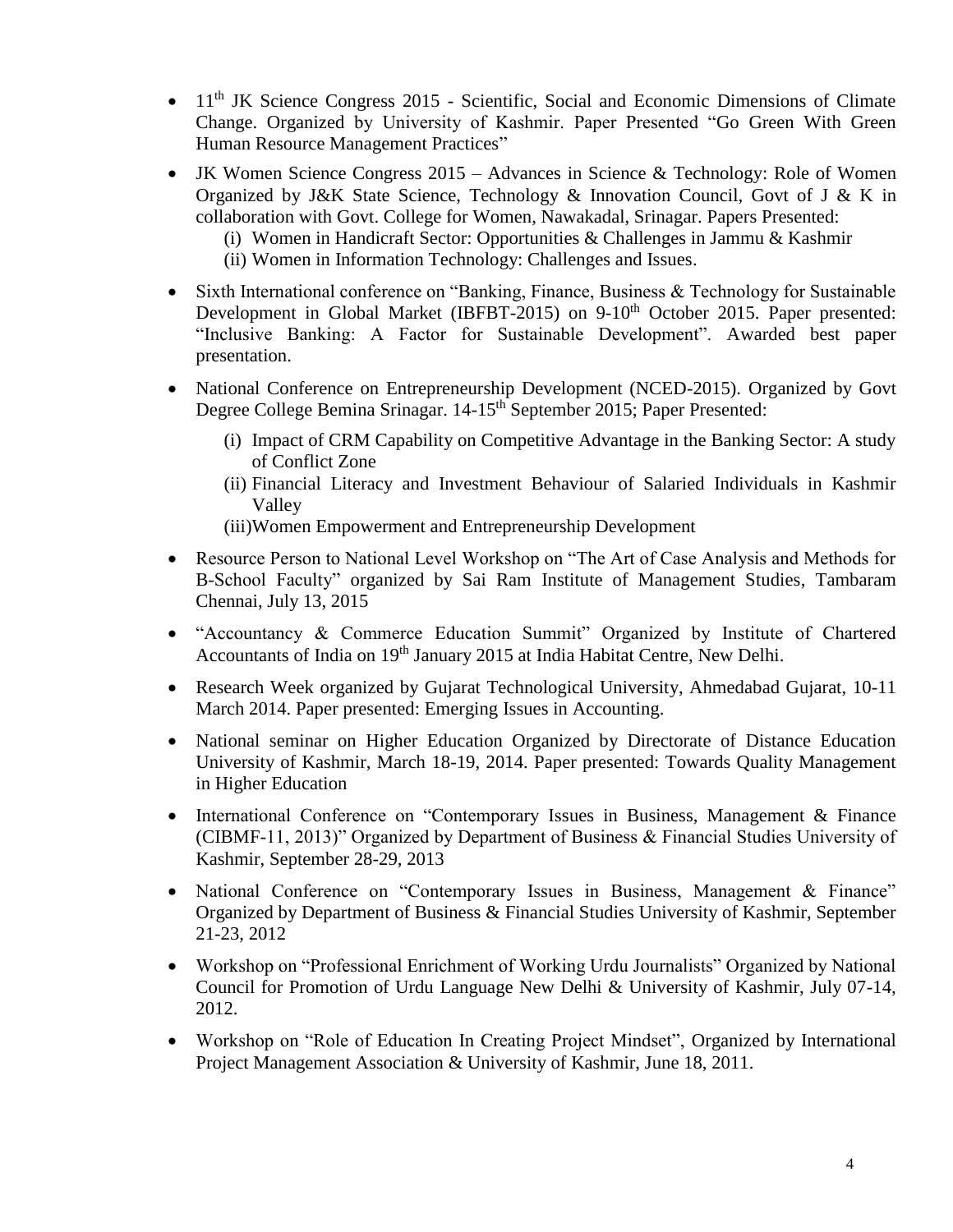- International Conference on "Interest free Institutional Mechanism (Banking, Finance & Insurance) for Promoting Investment" Organized by Institute of Objective Studies & University of Kashmir, June 3-5, 2011.
- Conference on "Total Quality Management in Business Education An Emerging paradigm", Organized by University of Kashmir, June 02, 2010.
- Seminar on "Emerging Dimensions of Accounting and Finance", Organized by Indian Accounting Association – J & K Chapter and G M College Srinagar, November 04, 2009.
	- o Paper Presented: Assessment of Projected Financial Statements in Project Appraisal by Development Banks.
- Workshop on "Advanced Computing for Statistics and Optimization using Software" Organized by Department of Statistics, University of Kashmir, October 22, 2008.
- National Workshop on "Capacity Building of Faculty Working at ODL Institutions" Organized by Directorate of Distance Education, University of Kashmir, May 17-19, 2008.
- Science Technology & Society, Fourth JK Science Congress Organized by University of Kashmir, 2008. Paper Presented: (i) Prevalence of Malnutrition among Children Residing in Urban Slums & (ii) Food & Nutritional Behaviour of Thyroid Disorder Patients.
- National Workshop on "Self Instructional Material Development" Organized by IGNOU Regional Centre Patna, Oct. 25-27, 2007.
- Seminar on "Health & Nutrition Education" Organized by University of Kashmir, March 7-8, 2007. Paper Presented: Lactose Intolerance.
- National Seminar on "Mental Health and Stress Management" Organized by Department of Psychology, University of Kashmir, Nov. 23-24, 2006
- Workshop on "Self Learning Support in Distance & On-line Education Service" Organized by Centre of Distance Education, University of Kashmir, Sept. 18-20, 2006.
- Second J & K Science Congress Organized by University of Kashmir, July 25-27, 2006. Paper Presented: Foods Causing Food Allergy and Food Intolerance in Infants and Children.
- Seminar on "Rural Employment Generation Programme" Organized by Khadi & Village. Industries Commission, Govt. of India & University of Kashmir, March 15, 2006.
- Seminar on "Time Management" Organized by State Institute of Education Govt. of J & K, Srinagar, August 3-5, 2005. Paper Presented: Time Management
- Management Development Programme Organized by Small Industries Service Institute, Ministry of Small Scale Industries, Govt. of India, October 16-22, 2003
- Seminar on "Entrepreneurial Opportunities in J & K" Organized by Khadi & Village Industries Commission, Govt. of India & University of Kashmir May 9-11, 2003
- National Seminar on "Commerce Education in the Next Millennium" Organized by Department of Commerce, University of Kashmir, September 4-5, 2001
- Seminar on The Race to Win the Market Place: Lessons from dot.com. Failures" Organized by Department of Management Studies, University of Kashmir, July 9, 2001
- Workshop on "WTO Sensitization Workshop" Organized by University of Kashmir & Ministry of Industry, Govt. of India, July 29, 2000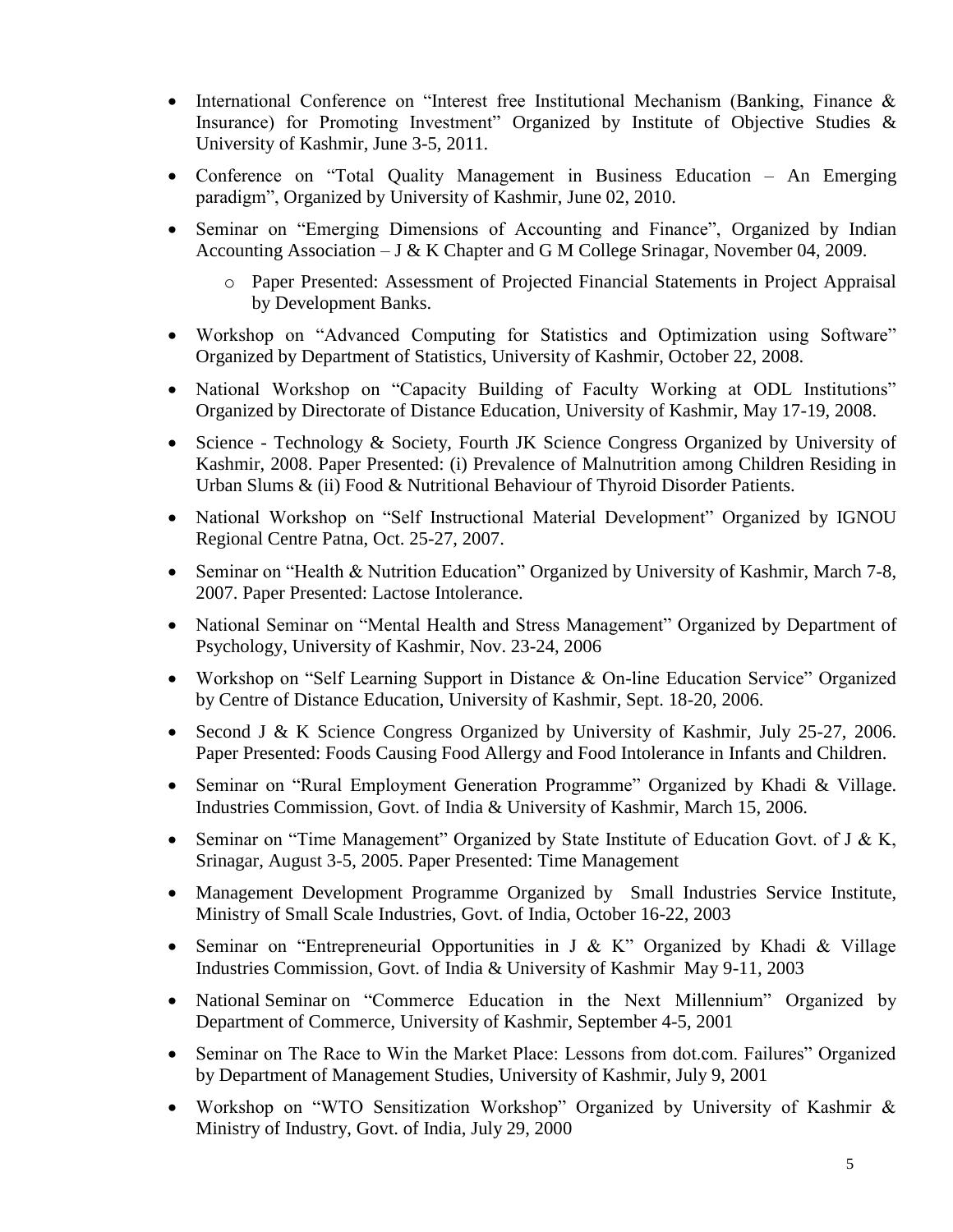- International workshop on "Marketing Challenges in Next Millennium" Sponsored by North American Society for Marketing in India (USA) 6-8 June 1999
- Seminar on "Management of Change" Organized by Indian Institute of Management, Ahmedabad, March 17-19, 1997
- Seminar on "Management of Excellence by Chief Executives" Organized by Indian Institute of Management, Ahmedabad, December 20-22, 1996
- Seminar on "Building Competitiveness in Small and Medium Enterprises" Organized by Indian Institute of Management, Ahmedabad. September 23-28, 1996

## **ORIENTATON COURSES ATTENDED:**

- Orientation Programme for Academic Counsellors Organized by IGNOU Regional Center, Jammu, Dec. 15…Dec. 16, 2004
- General Orientation Course Organized by UGC Academic Staff College at Department of Education, University of Jammu, Jan 11…….Feb 5 1993

## **REFRESHER COURSES ATTENDED:**

- Refresher course in Commerce/Management, University of Kashmir, Oct. 5..Nov. 4, 2004.
- Refresher course in Management, Bundelkhand University, Jhansi, Feb 07 28, 2003
- Faculty Development Programme in Management, Indian Institute of Management, Ahmedabad, June 27, 1996…..April 15, 1997.
- Faculty Talent Promotion Scheme, Management Development Institute, Gurgoan, February 19 - 28, 1996.
- Faculty Talent Promotion Scheme, Indian Institute of Management, Ahmedabad, January 30…Feb. 18, 1996
- Documentation, Disbursement and Recovery Practices of DFIs, Management Development Institute, Gurgoan Nov. 28…Dec. 3, 1988.
- Young Executive Development Programme for DFIs, Management Development Institute, Gurgoan, November 9….December 5, 1987.

## **FACULTY PROGRAMMES ORGANISED:**

- Industrial Visit for P.G Management Students at Delhi, U.P and Haryana, 2001-2015
- Guest Faculty Programme for P.G Management Students, Organized at Department of Economics, University of Jammu, 1994-95.

## **COURSE MATERIAL WRITTEN:**

Directorate of Distance Education The University of Kashmir Financial Accounting and Accounting for Managers

## **CASE STUDIES DEVELOPED:**

M/S FDPM Pens (p) Ltd. Theme: Financial Appraisal, Submitted to Indian Institute of Management, Ahmedabad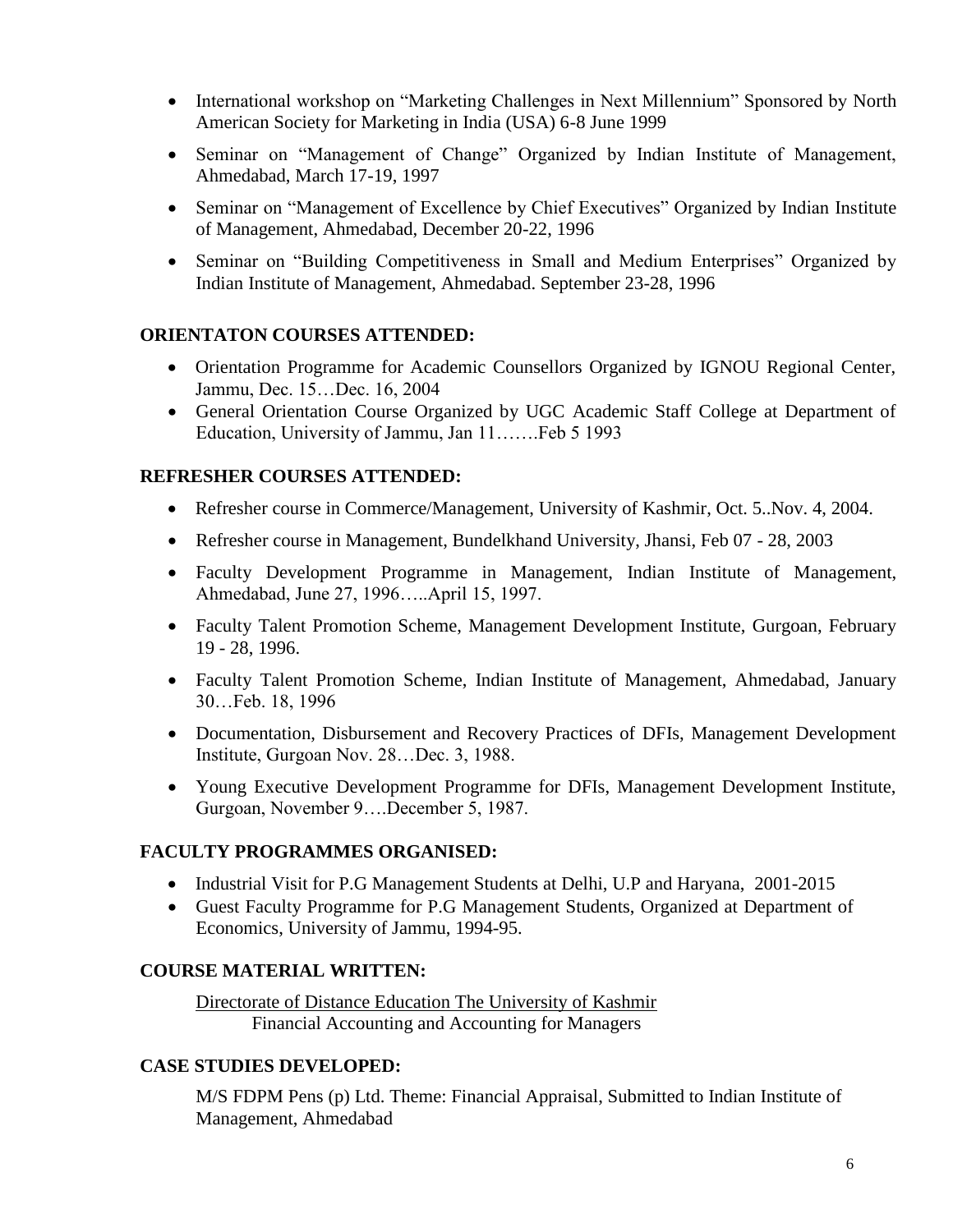## **PUBLICATIONS:**

- "Service, People and customer Orientation: A Capability View to CRM and Sustainable Competitive Advantage" Vision – The Journal of Business Perspective {SAGE Publication}, Vol. 22 {2} 2018: {ISSN: 0972-2629}
- "Antecedents of Customer Loyalty in Banking Sector: A Mediational Study" VIKALPA – The Journal of Decision Makers {SAGE Publication}, Vol. 43 {2} 2018: {ISSN: 0256-0909}
- "Antecedents of Tourist Loyalty to Tourist Destinations: A Mediated-Moderation Study" International Journal of Tourism Cities {Emerald Publication}, Vol. 4 {2} 2018: {ISSN: 2056-5607}
- "Personnel Capability and Customer satisfaction as predictors of Customer Retention in the Banking Sector: A Mediated-Moderation Study" International Journal of Bank Marketing {Emerald Publication}, Vol. 36 {4} 2018: {ISSN: 0265-2323}
- "Kashmir Pashmina A Journey of Standardization through Geographical Indication", International Journal of Applied Research, Vol 3 {5} 2017: {ISSN: 2394-7500}
- "Impact of Credit Risk Management on Performance of banks" International Journal of Commerce and Management Research, Vol. 3{3} 2017: { 2455-1627}
- "Information Technology and Sustainable Development: A Review" SANKALPA: Journal of Management & Research, Vol. 7{1} 2017: {ISSN: 2231-1904}
- "Empowering Women : Fostering Entrepreneurship" NICM Bulletin-The Journal of Management and Co-operation, Vol 13 {1} 2016: {ISSN: 2249-2275}
- "Determining the role of Employee's Perception towards CRM Practices and Customer Retention" Pacific Business Review International, Vol. 1 {3} 2016: {ISSN: 0974-438X}
- "Exploring the Role of Microfinance in Entrepreneurship and Socio-economic Development" Journal of Agricultural Development and Policy, Vol 26{1} 2016: {0974-9071}
- "Customer Relationship Management: An Approach to Competitive Advantage in the Banking Sector by Exploring the Meditational Role of Loyalty" International Journal of Bank Marketing {Emerald Publication}, Vol. 34 {3} 2016: {ISSN: 0265-2323}
- "Women in Income Generating Activities: Satisfaction and Work Family Conflict" International Journal of Scientific Research, Vol. 5 {1} 2016: {ISSN: 2277-8179}
- "Entrepreneurial Trait Analysis of Women Entrepreneurs in Kashmir" International Journal of Humanities & Social Science Research, Vol. 2{3} 2016: {ISSN: 2455- 2070}
- "Customer satisfaction A Study of J & K Bank" International Journal of Commerce & Management Research, Vol. 2{3} 2016: {ISSN: 2455-1627}
- "An Empirical Study of Customer Perception towards CRM Capabilities and Demographic Variables in Banking Sector" SANKALPA: Journal of Management & Research, Vol. 6{1} 2016: {ISSN: 2231-1904}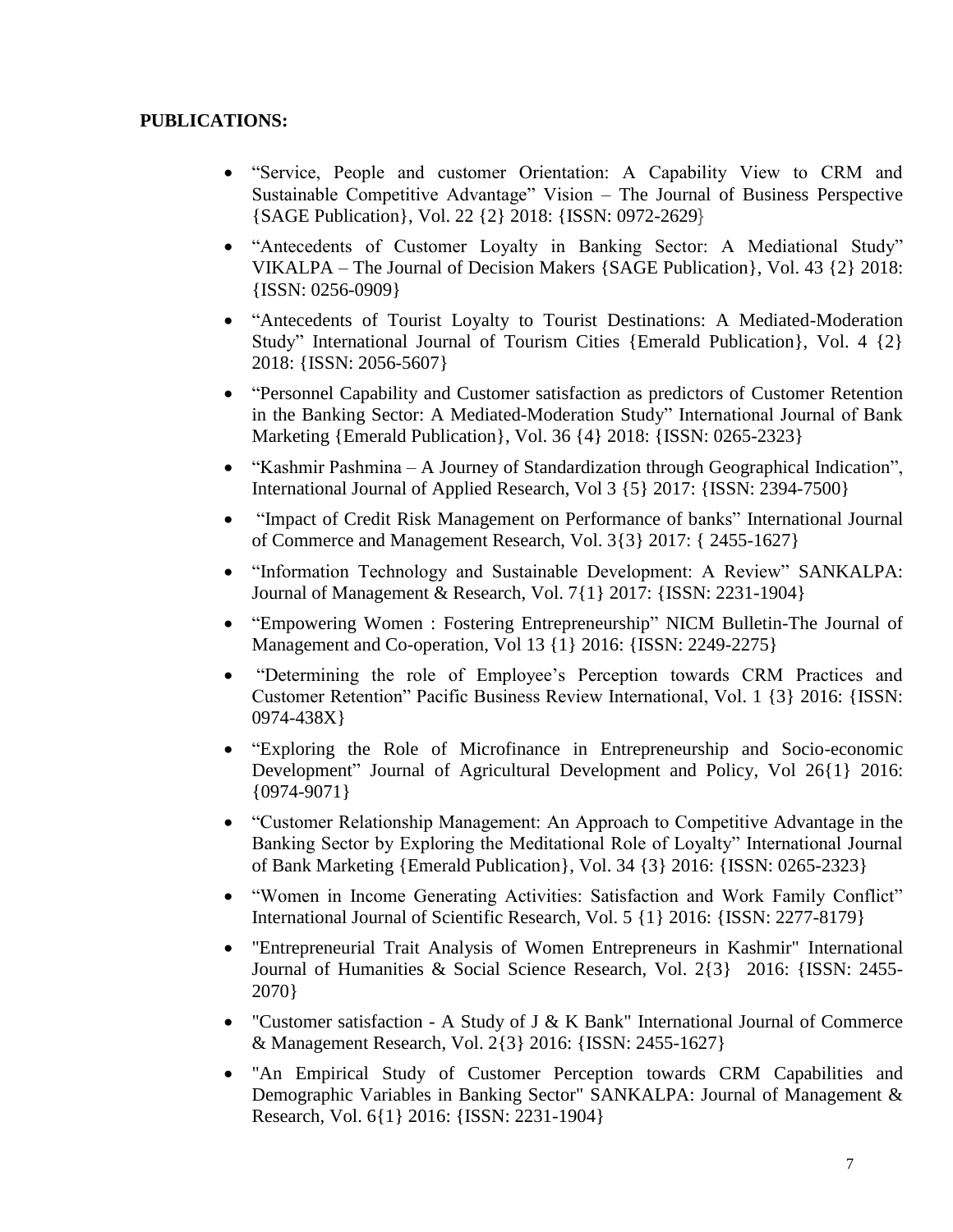- "Scenario of Women Entrepreneurship in Kashmir" International Journal of Research in Computer Application & Management, 6{1} 2016: {ISSN: 2231-1009}
- "Go Green with Green Human Resource Management Practices" International Journal of Research in Commerce & Management, Vol. 7{1} 2016: {ISSN: 0976-2183}
- "Managing Talent for Competitive Advantage" International Journal of Applied Research, Vol. 2{2} 2016: {ISSN: 2394-5869}
- "Knowledge Management in Higher Education through Internationalization" The Business Review Vol. 19 {2}, 2015. {ISSN: 0972-8384}
- "Handicraft Sector of J & K: Opportunities, Challenges and Role of Women" NICM Bulletin-The Journal of Management and Co-operation, Vol 12 {4} 2015: {ISSN: 2249-2275}
- "Job Stress and its Impact on Day to Day Life of Working Women" NICM Bulletin : The Journal of Management and Cooperation, Vol 12 {2} 2015: {ISSN: 2249-2275}
- "Inclusive Banking: A Factor for Sustainable Development" International Journal of Management Science Vol. 7 {1} 2015 {ISSN 2347-856}
- "Micro-Finance as an Instrument for Development: A Comprehensive and Process Model" Sankalpa – Journal of Management & Research Vol. 5 {2}, 2015 {ISSN: 2231-1904}
- "Impact of Mother's Nature of Work on Personality Development of Pre-school Children" International Journal of Home Science Vol. 1 {3} 2015. {ISSN: 2395- 7476}
- "Impact of Advertisement on Purchase Decision Making of Fast Foods" International Journal of Research and Development Vol. 3 {2}, 2015 {ISSN: 2321-3434}
- "Working Conditions of Women in Kashmir" Nature and Science Vol. 13 {9}, 2015 {ISSN: 1545-0740}
- "Exploring the Role of Gender on Customer Satisfaction: A Customer Relationship Perspective from Banking Sector" The Business Review Vol. 18  $\{1\}$ , 2014. {ISSN: 0972-8384}
- "Green Marketing: A Driver for Green Brand Equity and Sustainable Development" international Journal of Humanities & Social Studies, Vol. 2 {12}, 2014. {ISSN: 2321-9203}
- "Impact of Globalization on Women Education" International Journal of Research in Social Sciences Vol. 4 {3}, 2014. {ISSN: 2249-2496}
- "Faculty Perception towards Total Quality Management in Higher Education" Journal of Research, Extension and Development Vol.2 {10}, 2014. {ISSN: 2319-1899}
- "Impact of Globalisation on Women Empowerment" Journal of Research, Extension and Development Vol.2 {10}, 2014. {ISSN: 2319-1899}
- "Total Quality Management in Higher Education" Journal of Research, Extension and Development Vol.2 {9}, 2014. {ISSN: 2319-1899}
- "Customer Relationship Management: A Review of Indian Banking Sector" The Business Review Vol. 17 {1&2}, 2013. {ISSN: 0972-8384}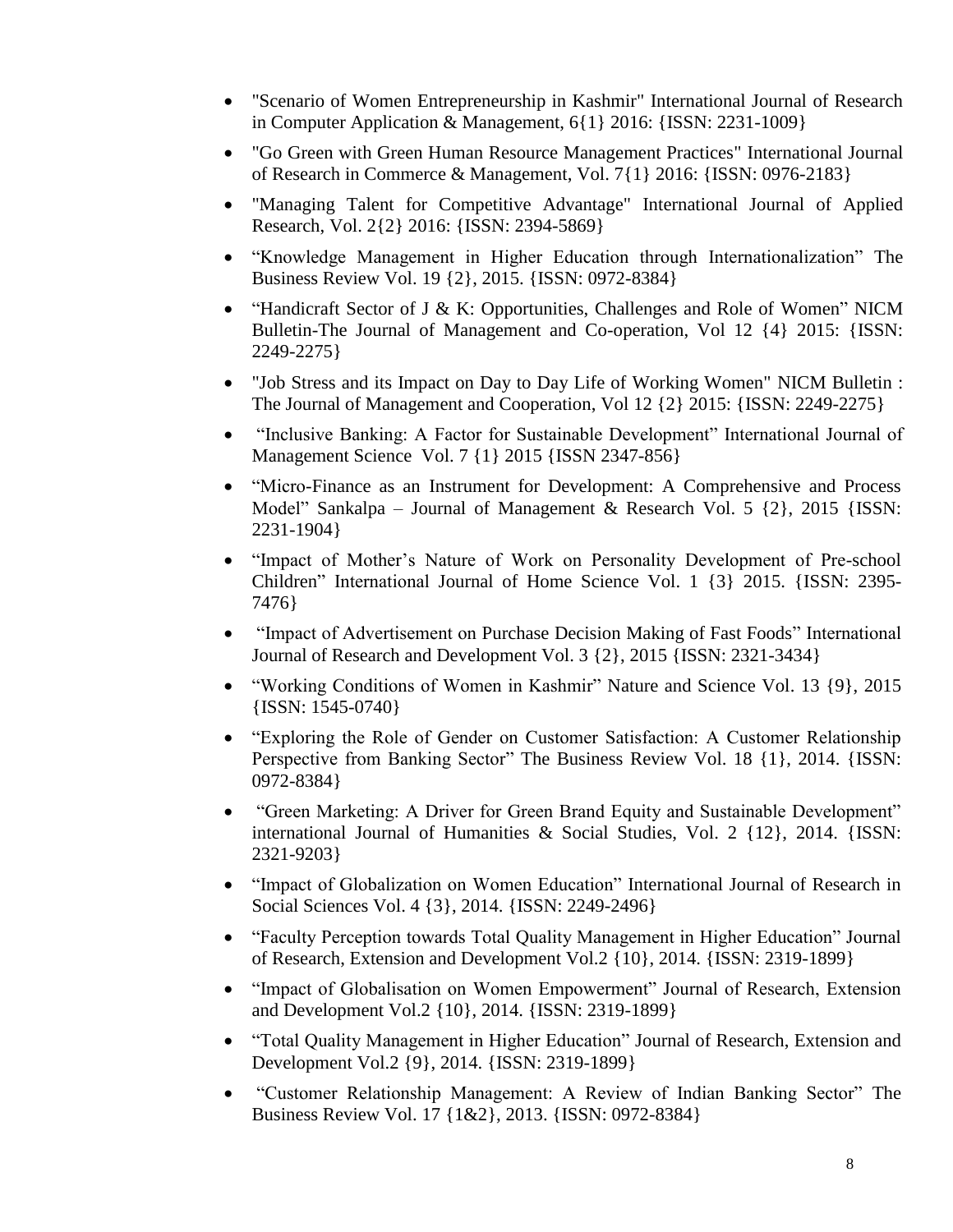- "Service Quality Perceptions: A Gap Analysis between Employees and Customers in Financial Sector", Insight Management Review, Vol. 4 {1}, 2013. {ISSN: 2271-5676}
- "SWOT Analysis of Eco-Labels and their Projection on Sustainability Spectrum: A Theoretical Evaluation of Destination India" Atna—Journal of Tourism Studies, Issue # 10, Vol. 8 {2}, 2013. {ISSN 0975-3281}
- "Factors Influencing Growth of Children" Journal of Research, Extension and Development Vol. 1 {7}, 2013. {ISSN: 2319-1899}
- "Women in Livestock Management", Journal of Research, Extension and Development Vol. 1 {5}, 2013. {ISSN: 2319-1899}
- "Evaluation of Estimated Financial Statements in Project Appraisal by Financial Institutions" The Business Review Vol. 15 {2}, 2010. {ISSN: 0972-8384}
- "Motivational Factors Affecting Entrepreneurial Decision of Women in Kashmir: Critical Issues and Concerns" Human Behaviour – Journal of Applied Psychology Vol. 5 {1}, 2010. {ISSN: 0975-6582}
- "Knowledge Management: Significance and Application in Indian Business Sector", Human Behaviour – Journal of Applied Psychology Vol. 4 {1}, 2009. {ISSN: 0975- 6582}
- "Food Causing Food Allergy and Food Intolerances in Infants and Children", Conference Paper in edited book, Science for Better Tomorrow 2008.
- "Total Quality Management in Hospital Nutrition Services with Special Reference to Patient Satisfaction" Oriental Science Vol. 12 {1}, 2007. {ISSN: 0971-793X}
- "Evaluation of Management in Project Appraisal" The Business Review Vol. 12 {1}, 2006. {ISSN: 0972-8384}
- "Assessment of Motor Development among Kashmiri Rural Pre-school Children" Insight – Journal of Applied Research in Education Vol. 12 {1}, 2006. {ISSN 0975- 0665}
- "Job Satisfaction among Teaching and Non-Teaching Working Women" Insight Journal of Applied Research in Education Vol. 11 {1}, 2005. {ISSN 0975-0665}
- "Strategy for Entrepreneurship Development", The Business Review Vol. 11 {1}, 2004. {ISSN: 0972-8384}
- "Budgetary Control as an Integrated Congruence of Management and Accounting Processes" The Business Review Vol. 10 {2}, 2004. {ISSN: 0972-8384}
- "Prevalence of Food Allergy Among Kashmiri Infants & Children", Journal of Medical Sciences, Vol. 7 {2}, 2004.{ ISSN 0972-110X}
- "J & K State Financial Corporation Some Issues of Progress", The Business Review Vol. 9 {1}, 2002. {ISSN: 0972-8384}
- "Efficacy of Industrial Estates in Jammu & Kashmir", The Business Review Vol. 8 {1&2}, 2002. {ISSN: 0972-8384}
- "In Search of Indian Management", The Business Review Vol. 7 {1&2}, 2001. {ISSN: 0972-8384}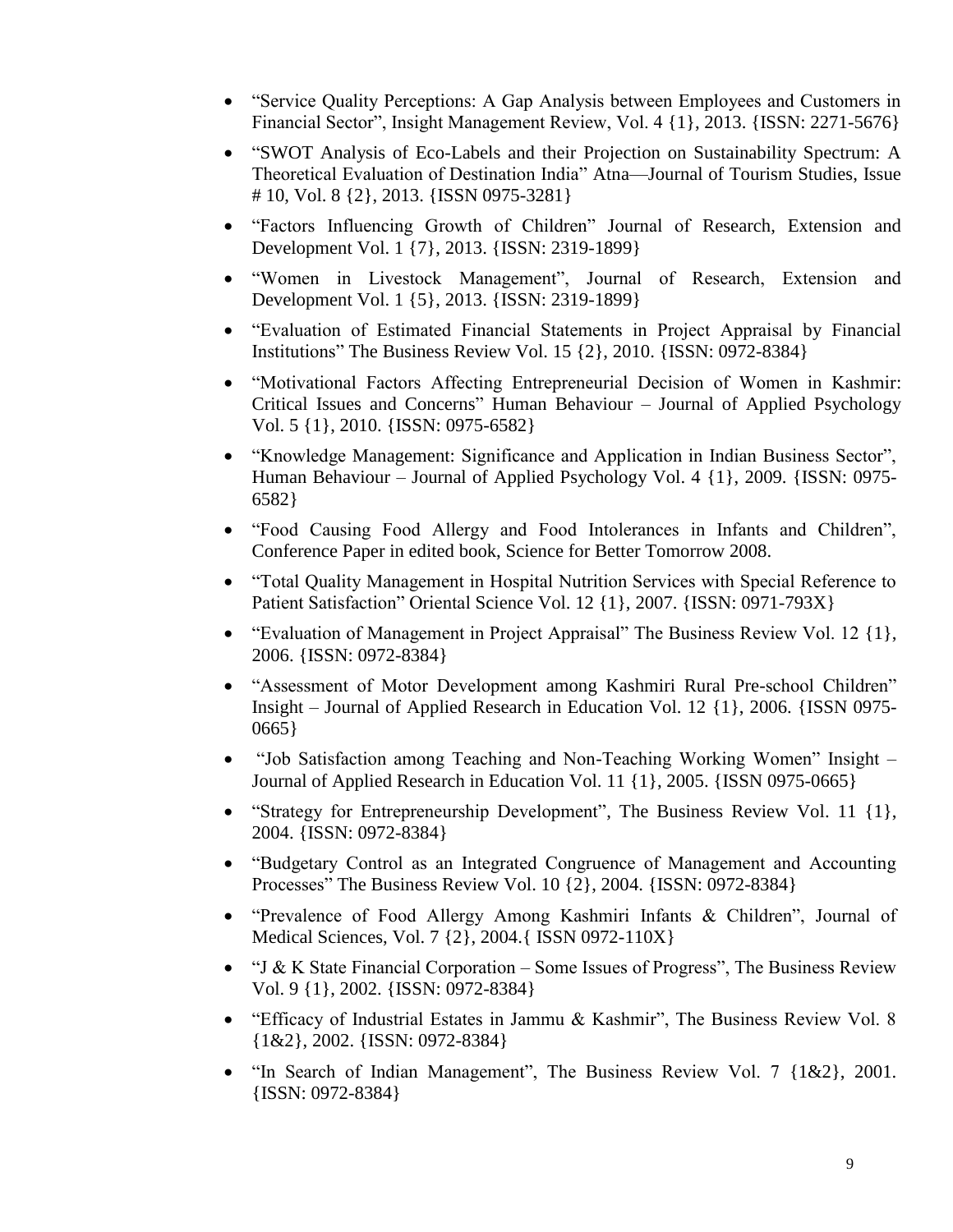- "Means of Financing & Financial Analysis in Industrial Project Evaluation", The Business Review Vol. 6 {1&2}, 2000. {ISSN: 0972-8384}
- "Financial Appraisal of Industrial Projects by Commercial Banks- A case study", The Business Review Vol. 5 {1&2}, 1999. {ISSN: 0972-8384}
- "Banking in the Rural Development–A Study of J& K Cooperative Central Land Development Bank Ltd.", The Business Review Vol. 2 {1}, 1996. {ISSN: 0972- 8384}

# **PROJECT STUDY CONDUCTED:**

- Mid Term Appraisal of XIth Five Year Plan {Health, Minorities, Women and Children, Handloom and Artisans} Organized by Planning Commission & Supported by UNFPA, UNICEF & UNIFEM, 2009.
- Project completed on "India Fact file on ODL System pertaining to Jammu & Kashmir" Funded by Distance Education Council, IGNOU, 2008.
- Project completed on "State Development Report for Jammu & Kashmir {2002}" Funded By: Planning Commission, Govt. of India, 2002.
- Project study undertaken on Financial Analysis of Commercial Banks A Comparative study of Private Sector Banks, Submitted to Indian Institute of Management, Ahmedabad {1996- 1997}
- Project study undertaken on Credit Appraisal Techniques for Industrial Projects by Commercial Banks - with special reference to Financial Appraisal, Submitted to Indian Institute of Management, Ahmedabad {1996-1997}

## **MEMBER EDITORIAL BOARD:**

- The Business Review (ISSN: 0972-8384) Published by School of Business Studies, University of Kashmir
- SANKALPA Journal of Management & Research (ISSN 2231-1904): Published by C. K. Shah Vijapurwala Institute of Management; Shri Mahavir Jaina Vadyalaya Campus, Vadodara
- Amity Journal of Strategic Management (ISSN: 2457-0036): Published by Amity School of Business, Amity University, Noida
- International Journal of Business & Management Science (ISSN 2208-2109): Engineer's Publication House, Haryana
- FIIB Business Review (FBR) (ISSN: 2319-7145): Published by Fortune Institute of International Business, New Delhi.

#### **RESEARCH STUDIES SUPERVISED/SUPERVISING:**

Supervised / supervising various research scholars for M.Phil and Ph.D degrees in Management, Commerce, Banking and Tourism Management.

## **PROJECT STUDY GUIDED:**